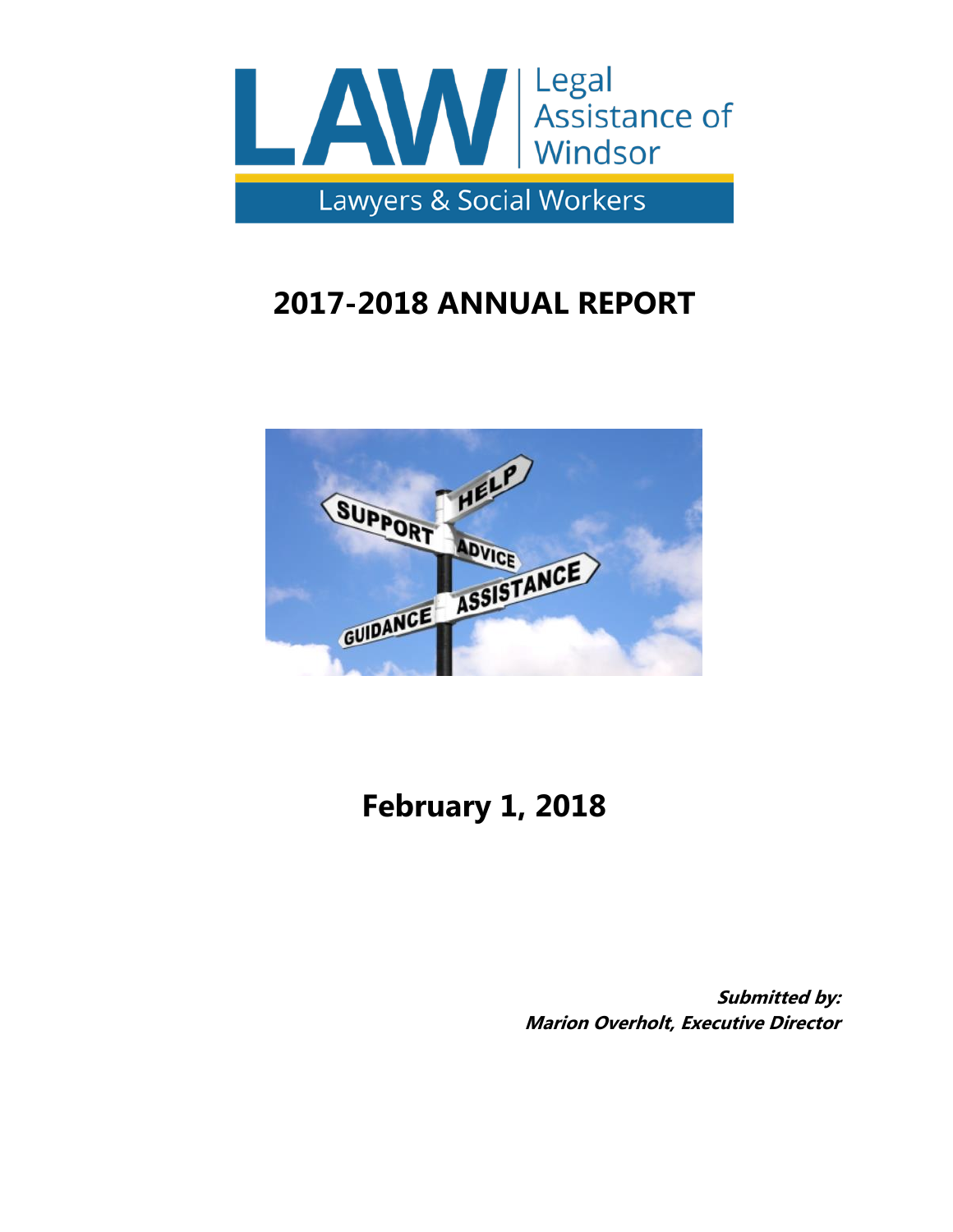# **Marion Overholt Executive Director**



2017 was an exciting year for LAW. We expanded our anti-human trafficking work and participated in some successful campaigns resulting in substantial benefits to our clients. We also opened a satellite office in Leamington which allowed us to increase our accessibility for clients.

In May 2017, Robyn Hodge joined our staff as Anti-Human Trafficking Coordinator. As a result of a successful application to the Ministry of Children and Youth Services we hired Gillian Golden as a youth worker for our anti-human trafficking program. In November we were advised our application for the Anti-Human Trafficking Initiative was successful and we will receive 3 years of funding for our program in addition to seven years of rent supplement funding through the federal government. Shelly Gilbert's leadership in this field is commendable and we are so grateful for her continuing dedication to this issue.

In July 2017, Claire Gatto joined our staff as our staff social worker. Arlene Dodge a former CLA articling student and LAW student joined our staff as public benefits lawyer in August 2017. In June 2017, Marcel Trepanier retired as our staff social worker after 11 long and wonderful years of service. Catherine Farnham, our support staff retired in January 2018 and we wish her a fruitful and enjoyable retirement. Michelle DeSantis joined our staff as support staff in January 2018.

Through LAO funding, we hired Anne Marie Garrick to conduct a consultation with our indigenous community, seeking their advice on how LAW and CLA can implement the Truth and Reconciliation Report Calls to Action. The resulting report was reviewed by the Board of Directors in November and a staff and student strategic planning day is scheduled for March 2018 to create an implementation plan.

Thom Rolfe and Renae Hill will be retiring from the Board of Directors. We appreciate their exceptional service and dedication to the work of LAW and we wish them all the best.



# Legal Aid Ontario

LAW remains an active participant in the second stage of the Legal Health Check-up project. We have updated our participation agreement in the ELK (Essex Lambton Kent) clinic partnerships. LAW was an active participant in the campaign to retain legal aid services for refugee claimants. We participated in the consultation and lobbied our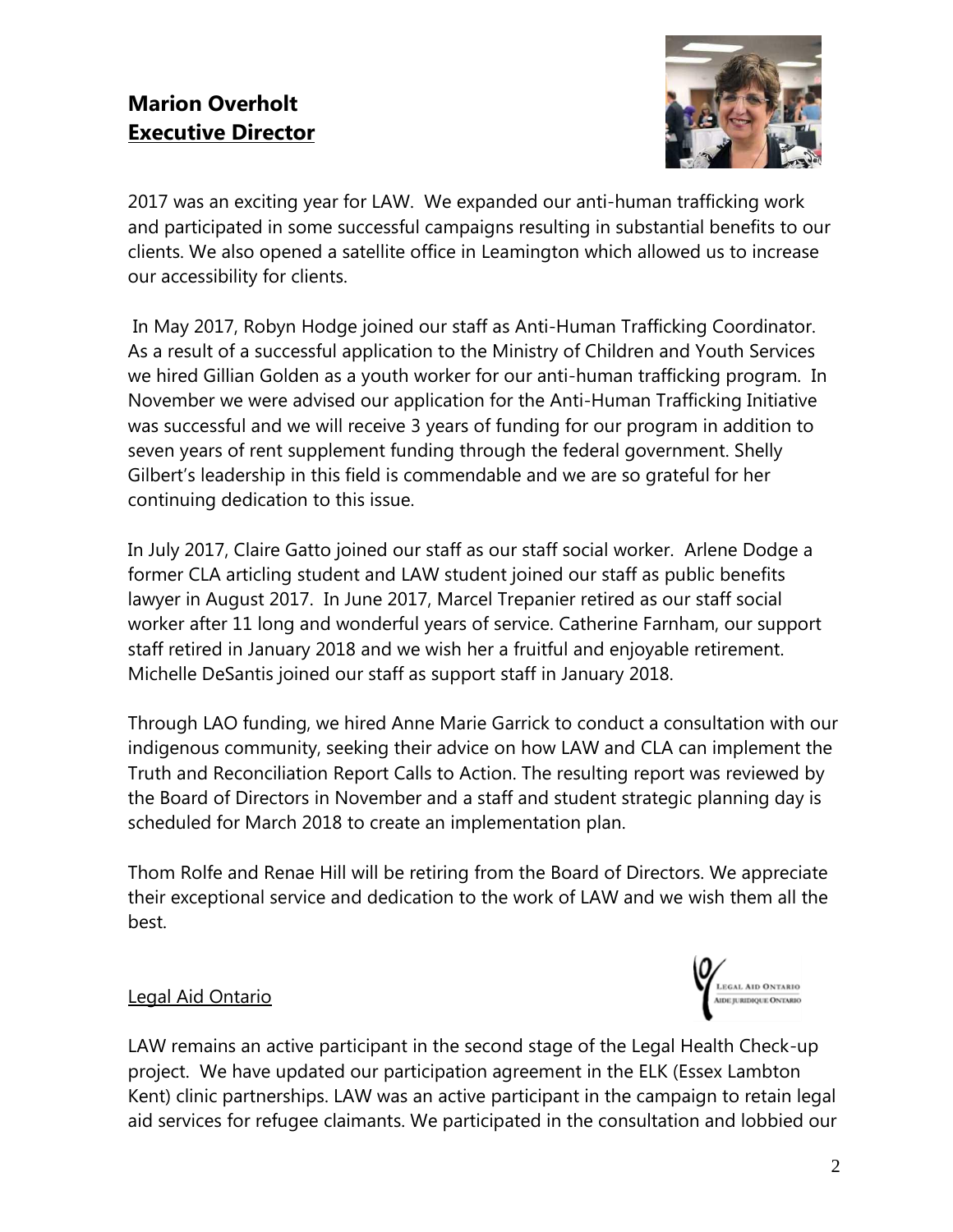local MPs and MPPs. In September LAO announced the receipt of new federal funding allowed them to continue these services.

### Academic Program



We had full enrollment of full time and part time law students for both academic terms. Our MSW student program remains an attractive placement for the social work students. Our students are actively involved in our public education program and provided a number of workshops on landlord tenant rights. We hosted 14 community agencies at a workshop in November explaining recent changes to the Ontarioworks and Ontario Disability Support Program legislation.

#### Casework

Since the introduction of CIMS, our new client database, in May of 2017 we have opened 705 cases. Housing and income maintenance (Ontario Works, Ontario Disability) are our largest client needs. Human trafficking and non-status immigrant clients continue to receive Legal and Social Work services. The long term benefits obtained for our clients in 2017 amounted to over 4.7 million dollars.

### Outreach Activities

Marion is continuing her second term of service on the Advisory Board to the Legal Aid Ontario Board of Directors. We remain active in the 672 Committee and the Human Services Justice Coordinating Committee. We continue to monitor the implementation of benefit and regulation changes for income security. We participated in the consultations with the Standing Committee on Finance and Economic Affairs and Federal Reduction of Poverty strategy. We were recognized by the City of Windsor for our successfully adopted proposal which provides a fully funded psychological assessment for applicants to the Ontario Disability Support Program. In January 2018 we supported a landlord licensing proposal for residential tenancies and will be appearing before City Council.

#### Windsor Lawyers Feed the Hungry

LAW continues to serve meals at the Downtown Mission two times each term.

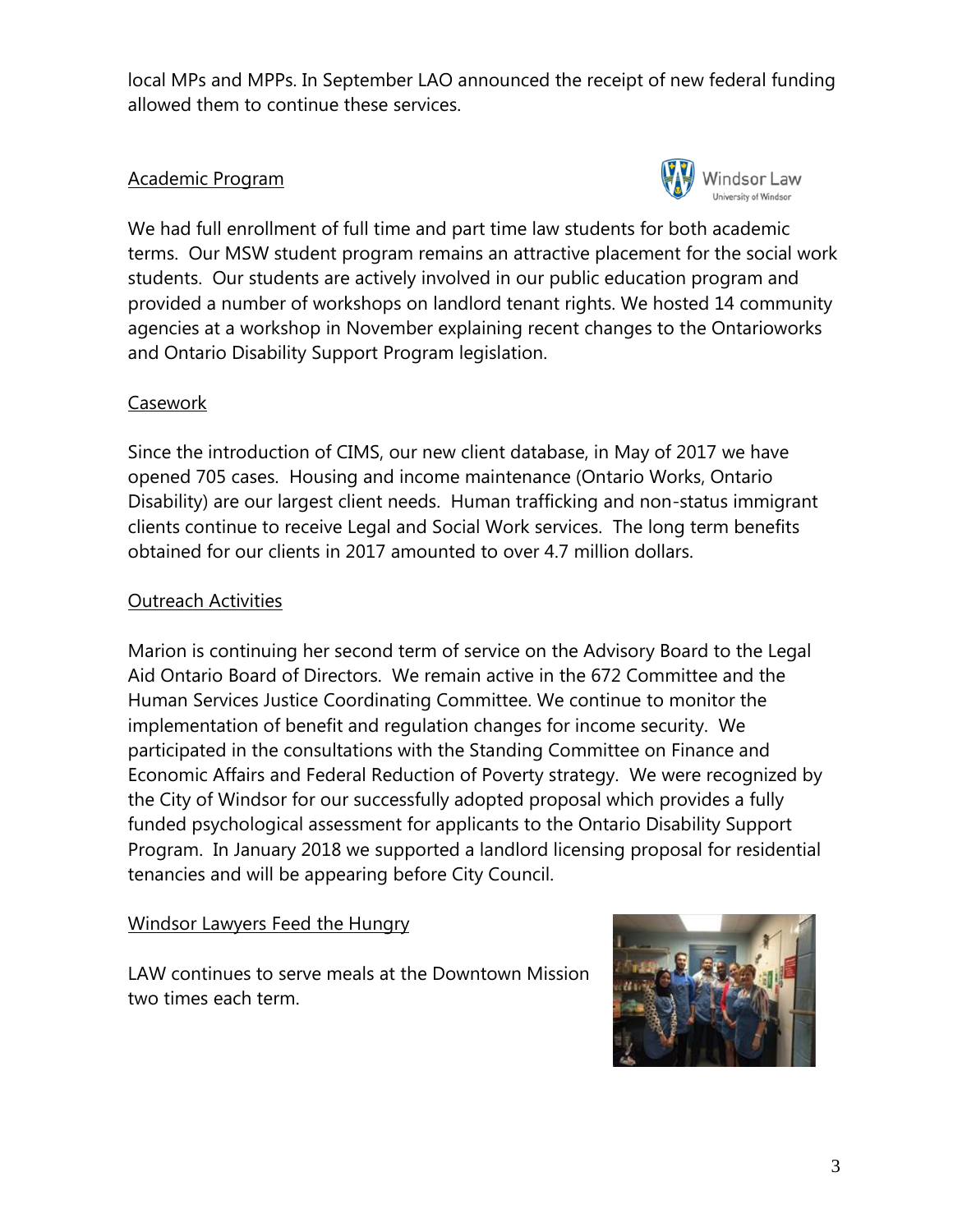#### LAW Staff

- Executive Director **Marion Overholt Executive Director** Coordinator of Social Work Programs Shelley Gilbert Staff Lawyer Johanna Dennie Staff Lawyer **Anna Colombo Anna Colombo** Staff Lawyer **Arlene Dodge Arlene Dodge Staff Social Worker Claire Gatto** Human Trafficking Project Co-ordinator Robyn Hodge Youth in Transition Worker Gillian Golden Indigenous Justice Co-ordinator Katie Baltzer Service Coordinator **Laura Pratt** Intake Worker **Sarah Whelan** Support Staff Michelle DeSantis Articling Student **Amanda Moyer** 
	-

#### LAW Board

President **Thomas Rolfe** Vice President **Dean Chris Watters** Treasurer **Adam Wydryznski** Secretary **Marion Overholt (Ex officio)** Marion Overholt (Ex officio)

#### LAW Directors

Hugo Vega **Adam Vasey** Adam Vasey Kimberly Gordon Marion Fantetti Robin Wright **Laura Stairs** Ex officio: Johanna Dennie, Staff Lawyer

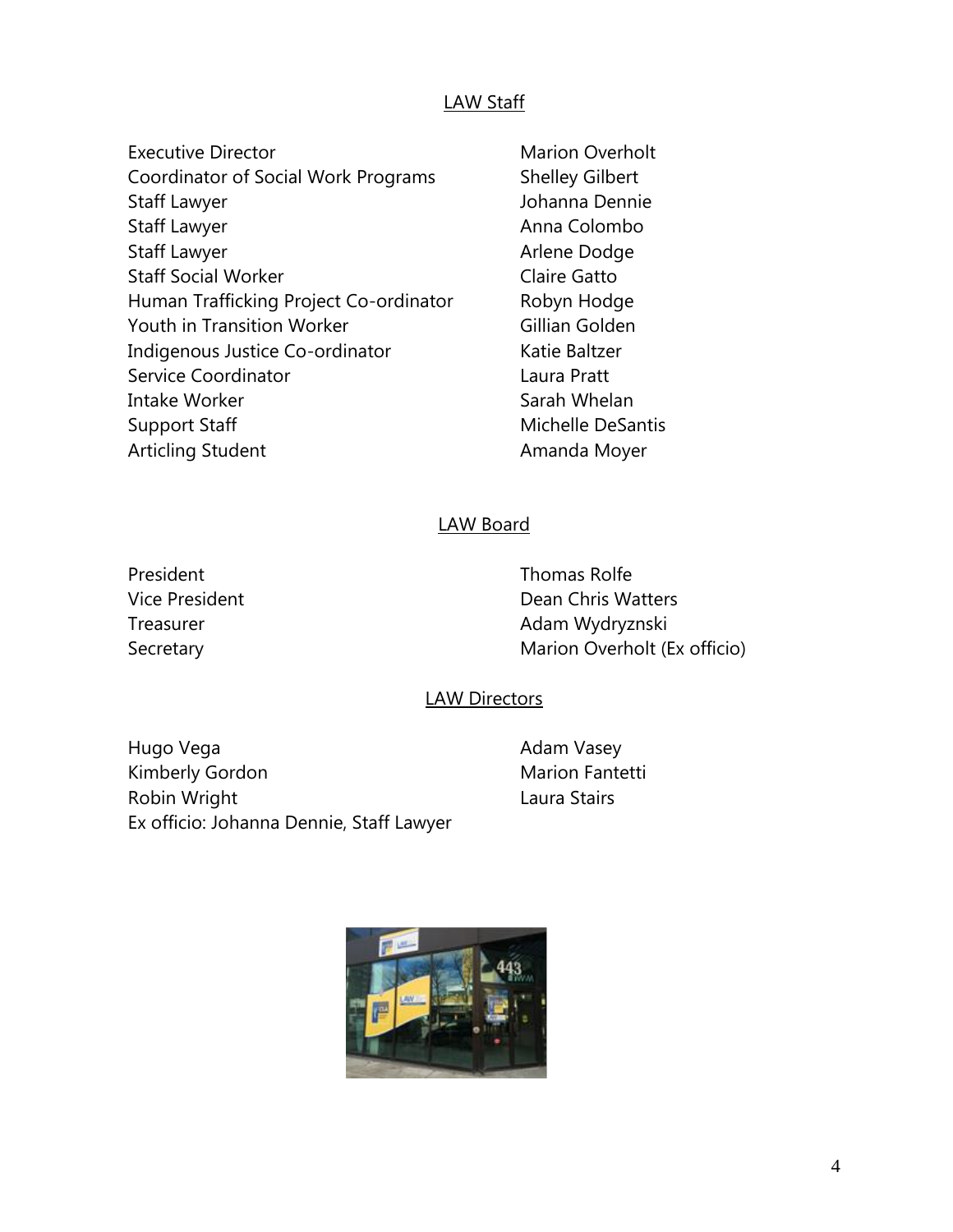# **Shelley Gilbert, BSW, RSW Coordinator of Social Work Services**



# Victims of Crimes of Violence

A significant amount of my work involves providing support to and advocacy on behalf of victims of various types of crimes of violence.

### Support includes:

- Assistance and support to individuals applying for Criminal Injuries
- Compensation who have experienced physical or sexual violence as children or adults
- Support, advocacy and counselling to refugees/newcomers who have experienced trauma in their country of origin
- Support to internationally and domestically trafficked people
- Crisis intervention and counselling
- Assisting people to engage with other community agencies when required.

# Advocacy includes:

- Assisting people to obtain their basic needs including financial assistance, housing, clothing, food
- Assisting people to understand and exercise their rights to basic entitlements

# **Student Supervision**

In addition to direct service provision, I provide supervision and support to social work and law students and assist them to consider a trauma informed approach to the delivery of services.

# Community Development

While considering a community capacity building approach, I am also a member of a number of community committees dedicated to the development and/or enhancement of programs and policies that meet the needs of our most vulnerable and marginalized members of our community.

These committees include:

• Violence Against Women Coordinating Committee – dedicated to identifying needs and trends affecting women and children

• Central Housing Advisory Committee – considering the social housing needs and access to social housing for low income individuals and families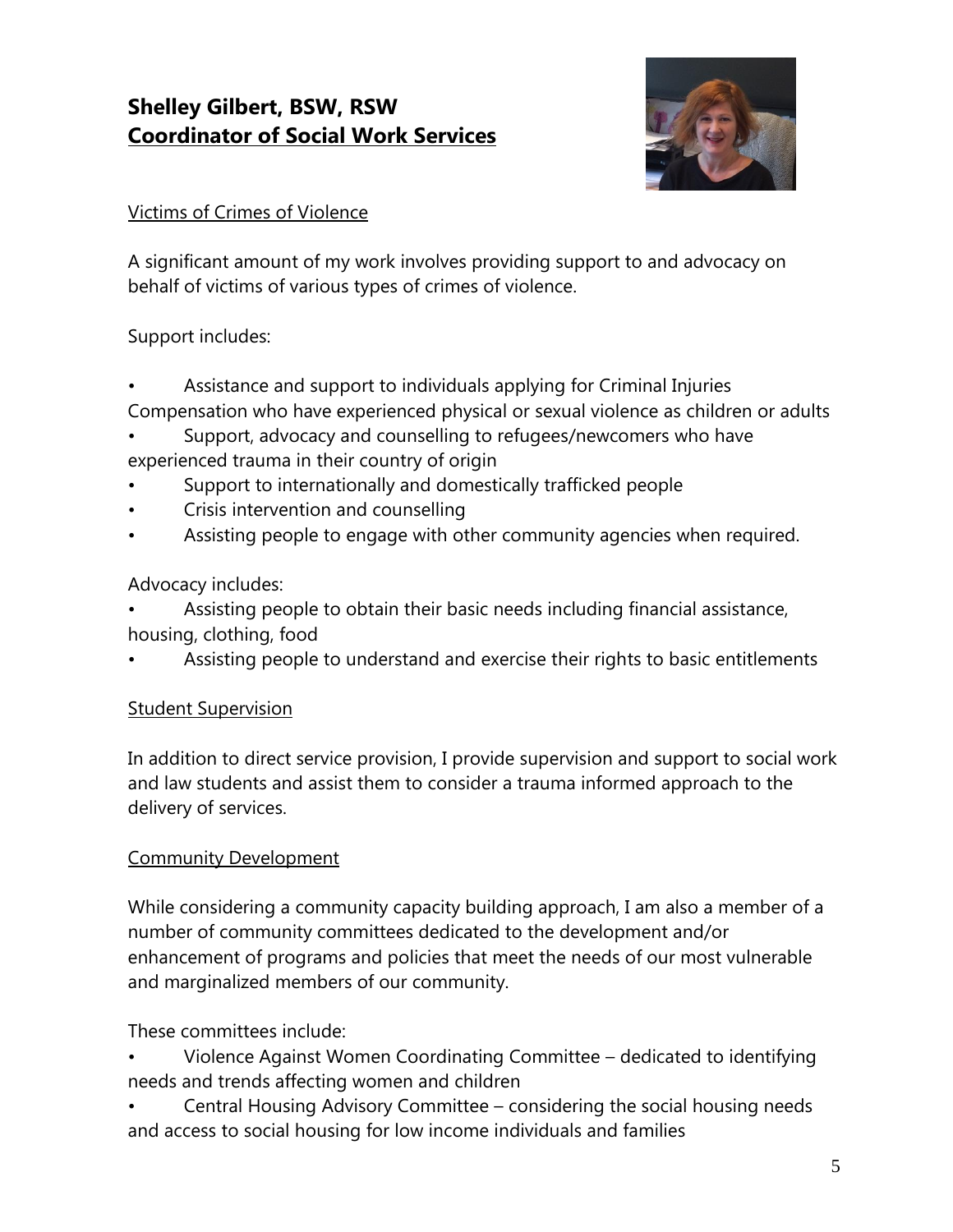• Canadian Council for Refugees Anti-Human Trafficking Committee – identifying needs, trends and best practices in the provision of services to internationally trafficked people as well as law and policy reform

• WEFIGHT Steering Committee – considering needs, trends and best practices necessary to support trafficked people in Windsor/Essex. This also allows me the opportunity to provide training to local, provincial and national partners including Ministry of the Attorney General and provincial law enforcement

I provide public legal education to consumers and agencies throughout Windsor/Essex as to the services of Legal Assistance of Windsor and in certain areas of law.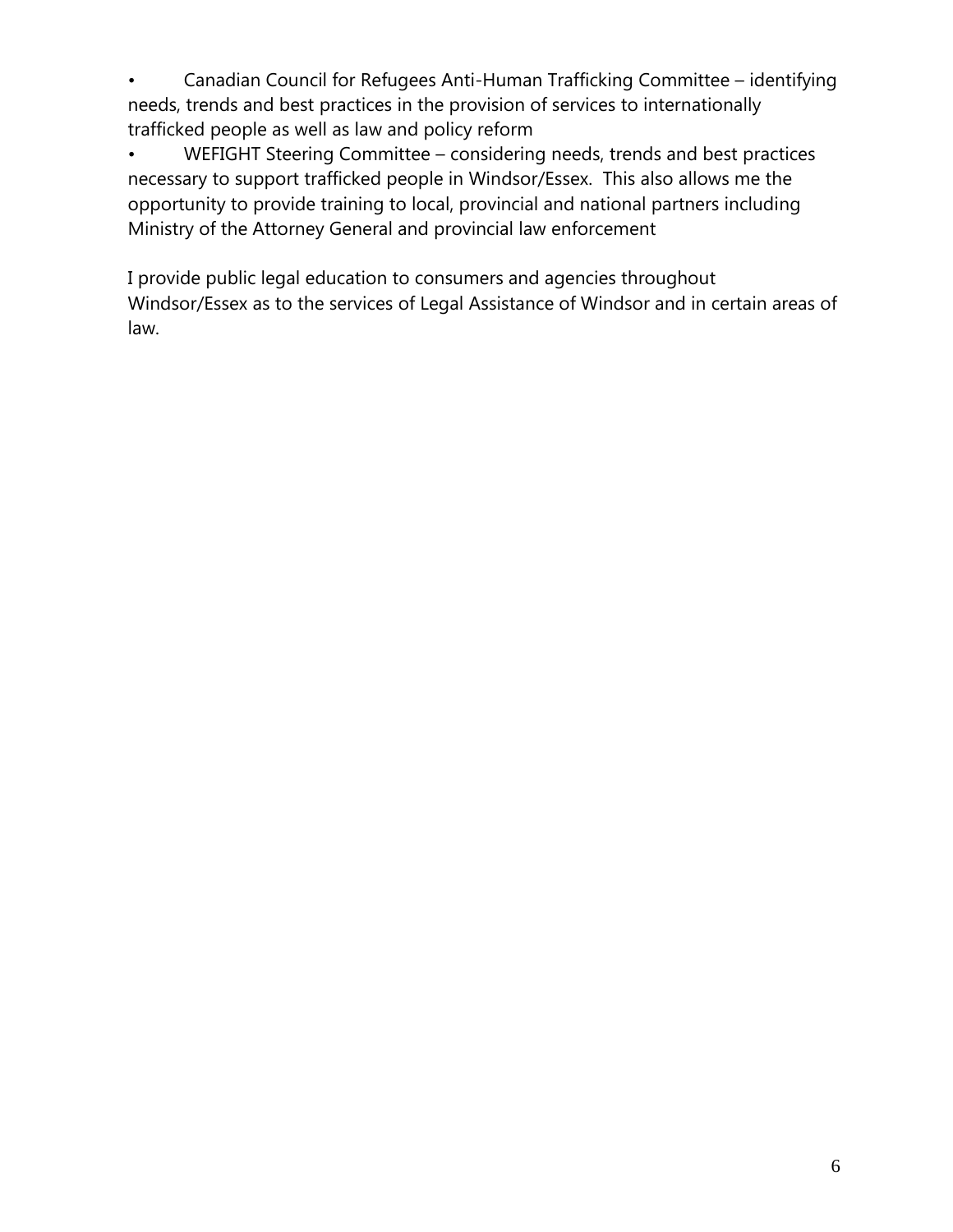# **Johanna Dennie, Staff Lawyer**



LAW provides support in the areas of Immigration and Refugee law to migrants with precarious immigration status in the Windsor-Essex County area.

LAW assists clients with the submission of immigration applications in the following areas:

- Work Permits, Visitor Permits, and Restoration of Status
- Temporary Resident Permits
- Applications for Permanent Residence on Humanitarian and Compassionate Grounds
- Citizenship Applications
- Requests for Exemptions to Inadmissibility, such as criminal, medical, or financial
- Requests for Exemptions to Conditional Permanent Residence in cases of abuse or neglect
- Family Class Sponsorship (in complex cases requiring legal submissions)

# Migrant Worker Population in Essex County

While 5000-6000 foreign workers arrive in Essex County each year, there is no federally or provincially funded program designed to enable these workers to navigate the immigration system in order to ensure their continued legality as temporary migrants. Their difficulty accessing information regarding immigration regulations is compounded by barriers such as language, locality and mobility. LAW, with the support of students, continues to respond by:

- Providing public legal education through information sessions to temporary foreign workers;
- Disseminating educational materials to inform workers of their obligations and rights under immigration law;
- Presenting legal information to community agencies and leaders that interact with workers;
- Meeting with employers to discuss fair recruitment practices and to provide information regarding the immigration issues faced by their workers;
- Submitting individual work permits on behalf of clients;
- Providing assessment and advice regarding other immigration options;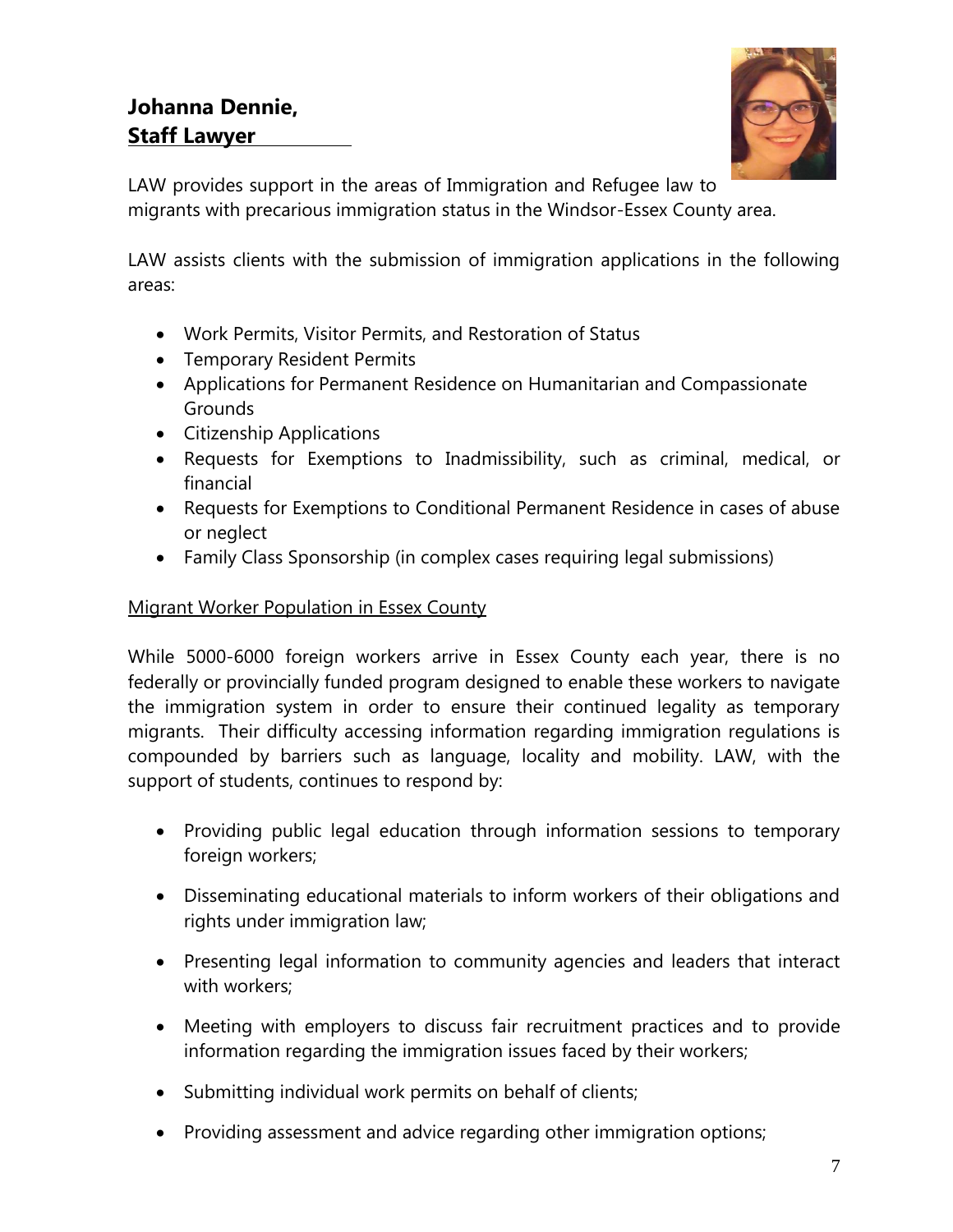Identifying legal needs and referring workers to other community clinics, nonprofit organizations or government agencies and departments, i.e. Windsor Workers Education Centre, IAVGO Community Legal Clinic, Human Rights Legal Support Centre, Ministry of Labour, WSIB, and the Police.

#### Citizenship Waivers

Bill C-24, an Act to amend the Citizenship Act, became operational in August of 2015. It increased the residency requirement, and creates additional barriers for both teenagers and the elderly by extending language and knowledge requirements to these groups. Under the Act, those with learning disabilities and trauma continue to face barriers to citizenship due to an inability to fulfil the language and knowledge requirements.

As such, over the past year the clinic has continued to take on a number of cases in which clients will require waivers for language and knowledge components of their citizenship applications. Students assist clients to obtain medical opinions and put forth substantive legal reasons, based on medical evidence and client history, for an exemption due to disability. In addition to written legal submissions, students accompany clients requiring waivers to their citizenship hearing.

# **Inadmissibility**

Temporary and permanent residents of Canada can be found "inadmissible" to Canada on several grounds, such as having been convicted of a crime, or for having a medical condition which is believed to cause an excessive demand on health or social services. The results of an inadmissibility finding can be severe, including refusal of applications, loss of status in Canada, and deportation. LAW assists clients who are facing admissibility proceedings by advocating with immigration officials to have the inadmissibility waived on humanitarian and compassionate grounds. LAW's advocacy on behalf of clients may include written submissions, or representation at an Admissibility Hearing before the Immigration Division of the Immigration and Refugee Board.

#### Temporary Resident Permits

A person who is inadmissible to Canada may request a Temporary Resident Permit to allow them to enter or remain in Canada despite their inadmissibility. Over the past year, LAW has assisted survivors of violence and human trafficking to obtain Temporary Resident Permits in order for them to remain in Canada and participate in the criminal justice process against their abusers. LAW has also assisted a number of these clients who wish to remain in Canada permanently to submit applications for permanent residence on humanitarian and compassionate grounds.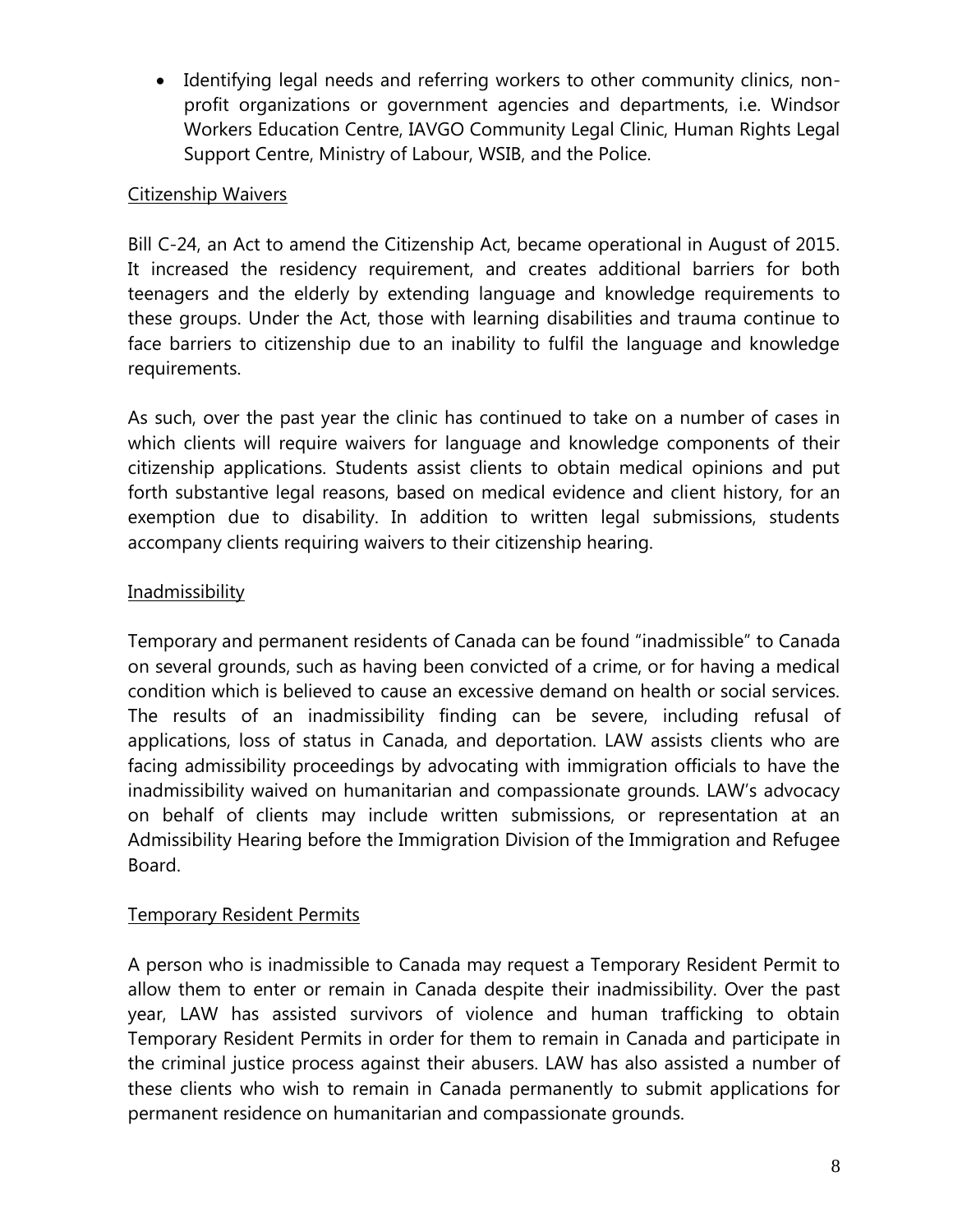

I joined LAW on February 1, 2016. Prior to that I was Review Counsel at the University of Ottawa Community Legal Clinic for 6 years, where I also taught the Introductory Legal Aid Clinic Course and Landlord and Tenant Law. I am so happy to have joined LAW and become a part of the Windsor community.

As the vacancy rate in Windsor remained low in 2017, we continued to see a high need in the area of evictions. Landlords continued to seek to end tenancies, and the housing options for low-income tenants facing eviction were fewer as rents increased.

We continued to advise and represent a large number of tenants who were facing imminent eviction by the Sheriff, either challenging the eviction or working with our social workers to assist our clients plan for eviction. We assisted every tenant who came to us having received a notice for eviction from the Sheriff.

We have maintained our connection with the Multicultural Council, providing regular legal education presentations on tenant rights and responsibilities to newcomers to Canada. We also provided presentations on tenant rights and responsibilities at an Ontario Early Years Centre, and the New Canadians' Centre of Excellence.

We continued to represent clients at the Criminal Injuries Compensation Board and have had ongoing success in obtaining awards for pain and suffering and the cost of psychological therapy.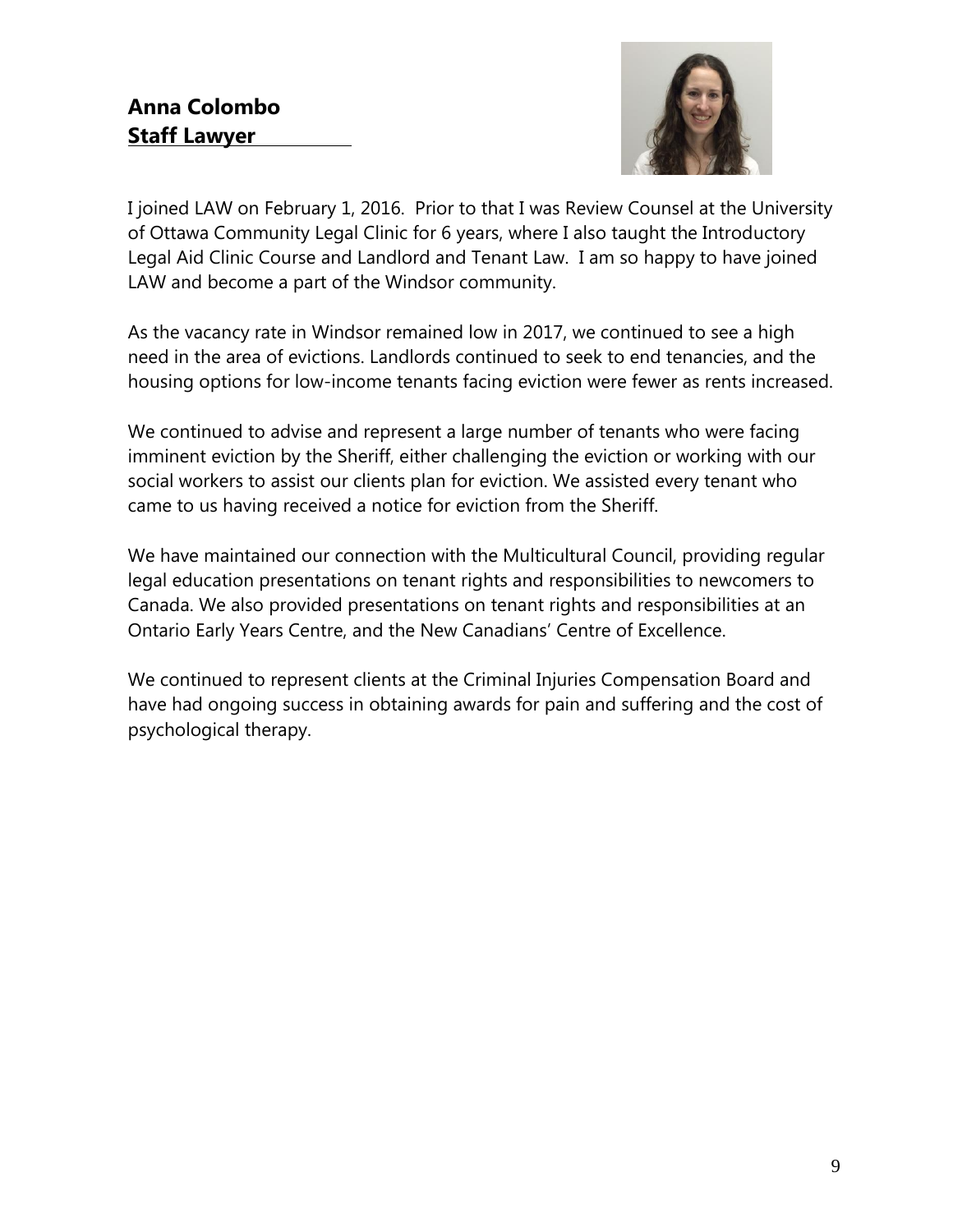# **Arlene Dodge Staff Lawyer**

I joined LAW at the end of August 2017. Previously I had been a sole practitioner practicing in the area of Family Law.



# Public Benefits Law

LAW provides legal advice in the area of public benefits law, including appeals to the Social Benefits Tribunal for Ontario Disability Support Program (ODSP) denials, medical reviews, Ontario Works matters, overpayments and reconsiderations. With respect to the ODSP, reviews are conducted by the Disability Adjudication Unit (DAU) to determine if an individual is still eligible for benefits as a person with a disability and/or they are denied ODSP based upon their sometimes lack of medical information. We review the information in order to obtain and submit new medical evidence. Results are sometimes positive resulting in the reversal of decisions and our clients become eligible for ODSP. We ensure that our students are well prepared for representing our client before the Social Benefits Tribunal.

With respect to the Ontario Works benefit files, there are some clients that are refused benefits as their spouse is not in the country to attend the intake appointment or to sign the application due to circumstances out of their control (i.e. the spouse has no travel documents to be able to leave the country of origin and enter Canada). We assist our clients in filing internal reviews and appeals to the Social Benefits Tribunal, as well as providing representation before the Tribunal.

Overall, LAW continues to advocate for the rights of those who are not able to represent themselves, based on many systemic barriers. LAW strives to provide access to justice for the residents of Windsor-Essex County.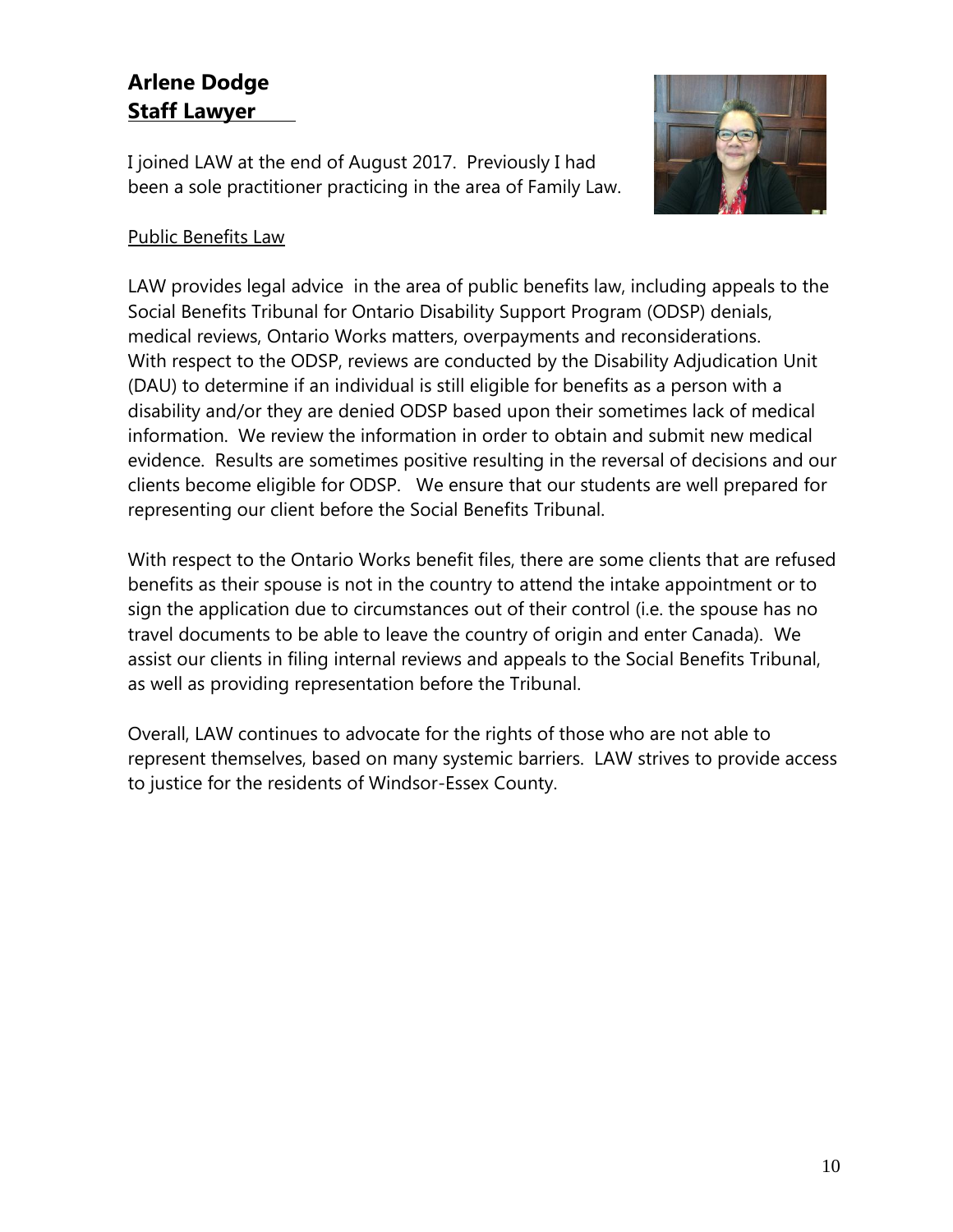# **Claire Gatto, MSW, RSW Staff Social Worker**



The intersection of providing both social work services and legal assistance to low income communities is a significant

approach to working holistically with clients. The clinic is able to assist with both legal remedies and support the wellbeing of clients in this interdisciplinary setting.

Social Work services include crisis intervention, counselling, information and referrals, advocacy, and community development. The clinic is able to address the immediate issues that clients present as well as systemic issues through community development and advocacy. Social Work focuses mainly on advocacy with social assistance, accessing or obtaining housing, health-related needs, and other issues that may arise for clients. Many of our clients face barriers to accessing services due to mental health issues, poor physical health, language barriers, and learning disabilities.

The social work department meets with clients to assess their needs and capacities often at times of crisis, these assessments inform the intervention strategy that will be best suited for the client, as well as the advocacy path to take to meet the client's needs. Social work services also provide short term counselling until such time as the client can be referred to another service provider for ongoing counselling. Social work often meets with clients when the client appears extremely unsettled or exhibiting suicidal ideation. Social work will conduct an assessment of the client's needs, develop a safety plan and engage appropriate community services.

Social Work undergraduate and graduate students from the University of Windsor undertake their field education placements at the clinic to learn about the interdisciplinary work of Legal Assistance of Windsor. The Social Work department provides support and supervision to students each term as well as over the summer months. Students have the opportunity to learn and engage in practice in wideranging issues related to the wellbeing of clients.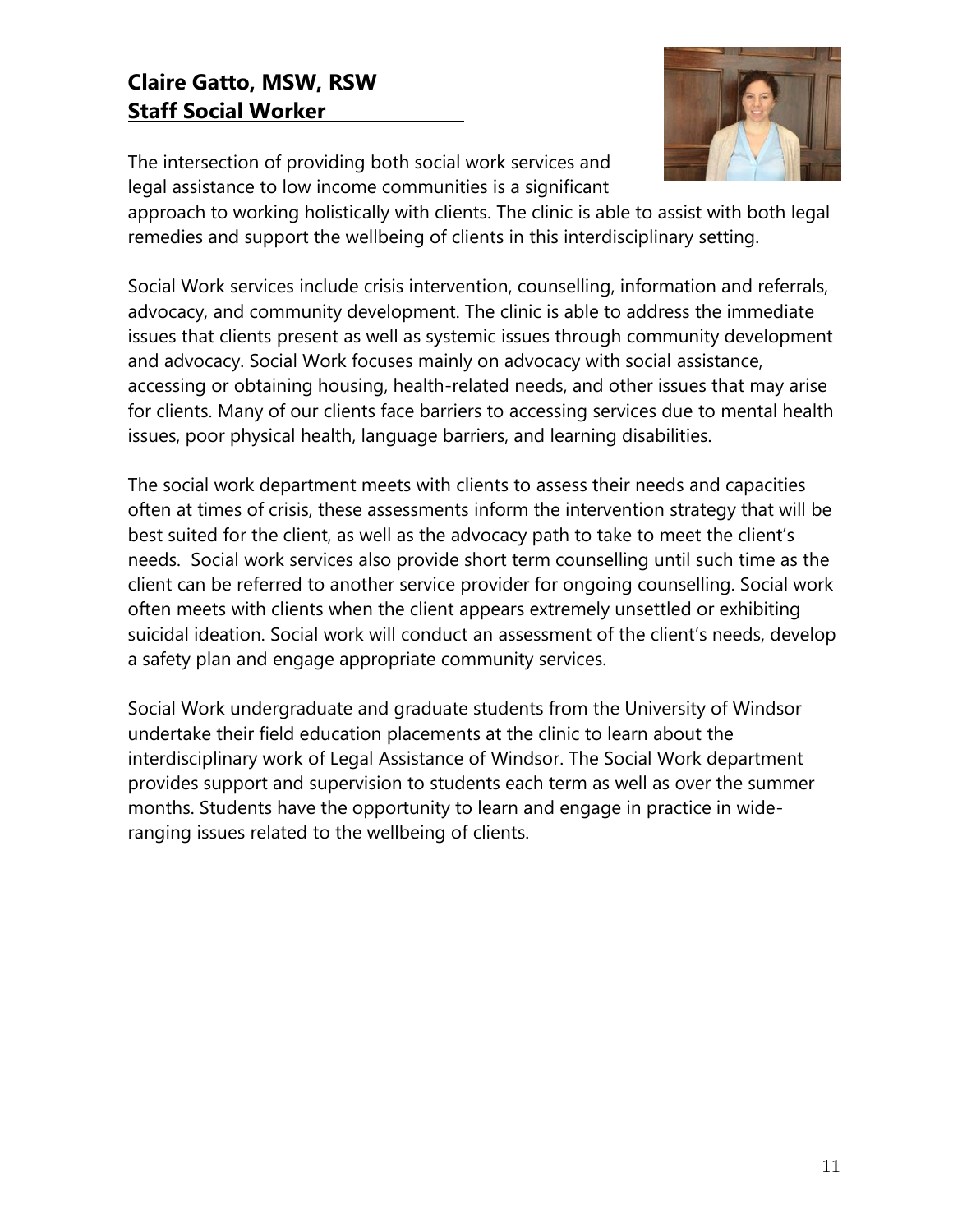# **Robyn Hodge, MSW, RSW Anti-Human Trafficking Project Coordinator**



# LAW's WEFiGHT Project Partnerships:

We have worked diligently to foster relationships with over 25 partner agencies. The WEFiGHT steering committee meets on a monthly basis, with the focus of identifying new trends within the community and building partnerships to best support those at risk and survivors of human trafficking.

A key focus over the past few months has been to revise and develop protocols with all agencies who attend the steering committee. Protocols are essential to ensure strong partnerships to best support survivors of trafficking and to build the capacity of our community to support Human Trafficking survivors.

### Education and Outreach:

We continue to focus on outreach to those at risk and provide education and training to the community of Windsor and Essex County. Regular monthly in services are held at Withdrawal Management, The Windsor Youth Centre, and The House of Sophrosyne. Other recent education and training opportunities have taken place with The Regional Children's Centre, Maryvale, and Community Living Windsor. We have also had the opportunity to speak with students from St Clair College and the University of Windsor.

Provincially, we have provided training to Assistant Crown Attorney's who are part of the enhanced prosecution model in each jurisdiction in the province as well as to the Ontario Provincial Police. We are currently providing training to law enforcement trainees at the Ontario Police College.

Nationally, we presented and/or moderated several sessions at the Canadian Council for Refugees National Consultation in December 2017 and presented the screening/assessment tool to the eastern provinces.

#### Client Service:

We remain committed to providing direct service to survivors of human trafficking within Windsor and Essex County. An emphasis on identifying risk factors, building community supports, assessing safety concerns, and advocating on behalf of clients is a key focus. Currently, there are approximately 50 active clients who are receiving intensive case management supports.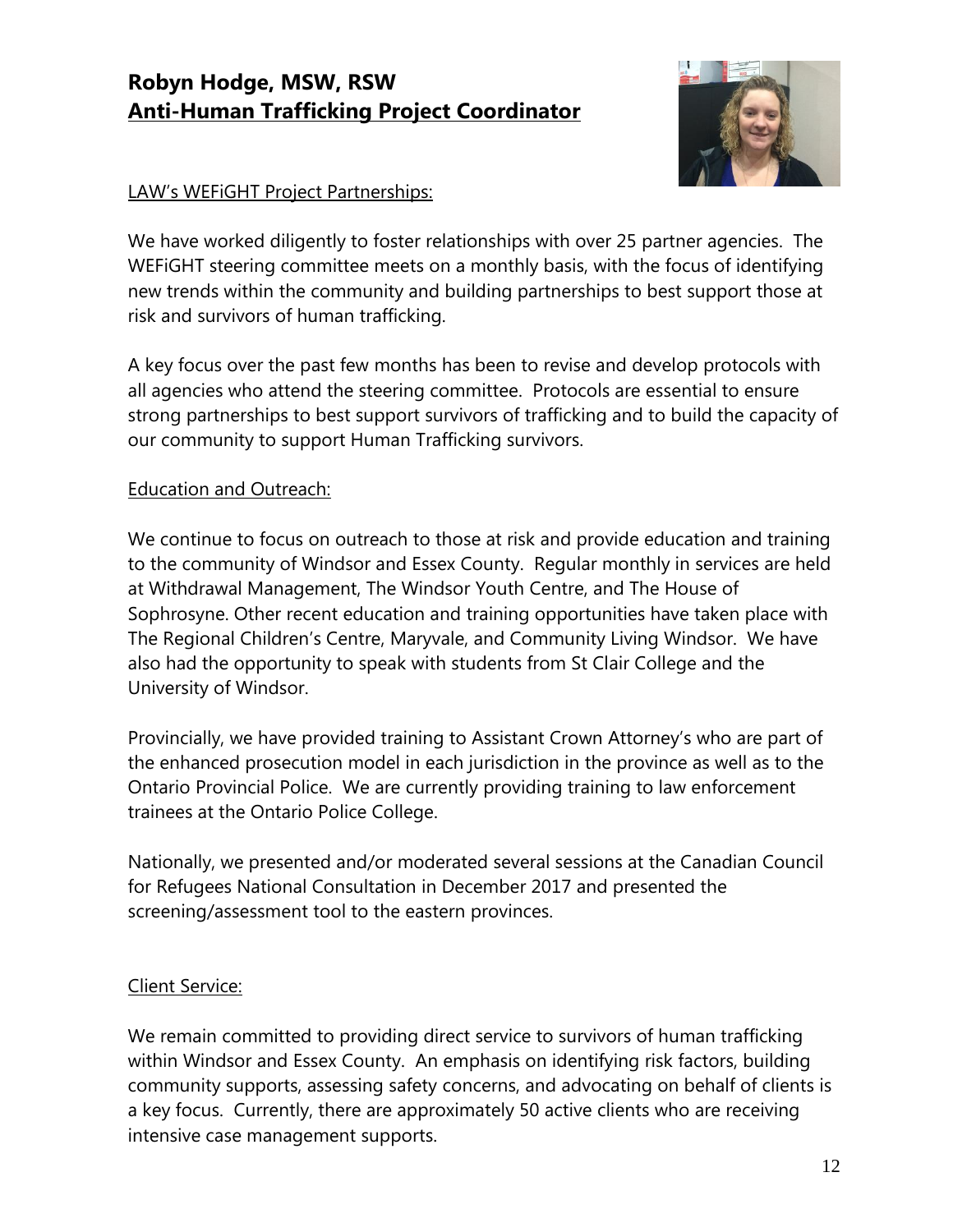We also wish to acknowledge the essential partnership with Victim Service of Windsor and Essex County who have helped support our survivors in crucial ways. Victim Services has funds that can assist with addiction treatment, tattoo removal, access to private counselling, housing start-up items, and dental care. These supports have been instrumental in the heaing and stabilizing of our survivors.

# Funding updates:

Lastly, we are thankful to the Ministry of Community and Social Services Anti-Human Trafficking Provincial Office for providing funding for the next 3 years through the Community Support Fund. This continued funding provides the opportunity to enhance the support and case management provided to survivors.

Ensuring trafficked people have safe, affordable housing has also been secured through additional funding provided by the Ministry. A specific protocol and funding has been established with Hiatus House to ensure women with significant safety needs are provided a bed. Additionally funding for rent supplements will assist trafficked people to obtain and maintain long term housing.

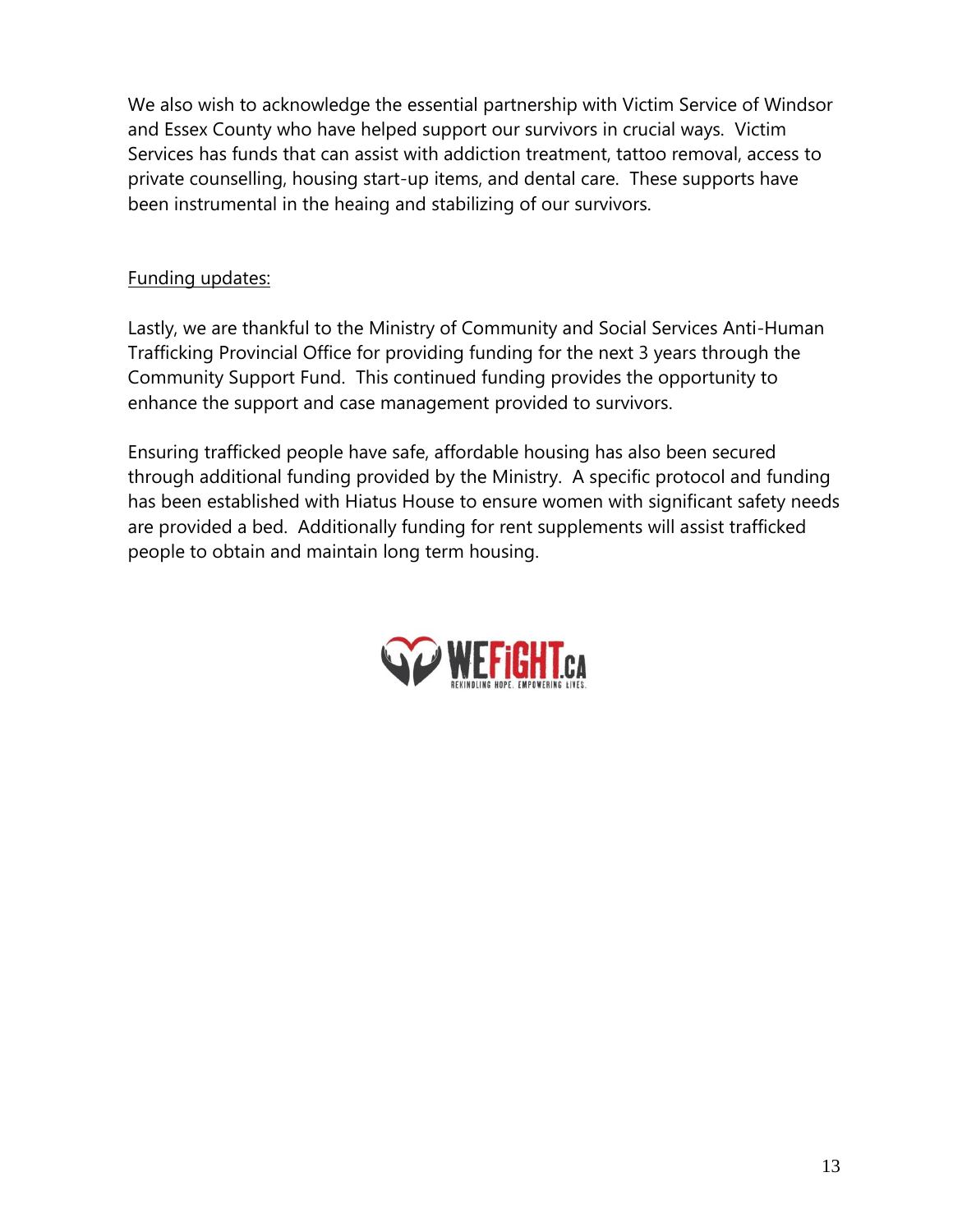#### **Gillian Golden Youth In Transition Worker**

#### Summary

The Youth In Transition worker – Anti-Human Trafficking position was created in May 2017 with a grant from the Ministry of Children and Youth Services (MCYS). Since May, I have provided direct service to 21 new clients of LAW, youth aged 13-24 years old, who are victims or at-risk of human trafficking.

I have conducted outreach with over 200 youth in the Windsor/Essex Community and held multiple presentations for local and provincial organizations and service providers who work with this vulnerable population.

Through this position, I've collaborated with fellow service providers to develop the Youth Exploitation Continuum. This tool is used by service providers and community partners to identify potential youth at risk and suggest interventions based on where a youth falls on the continuum. This proactive approach assists in the prevention of youth becoming victims of human trafficking.

### Direct Service

Direct service for clients includes discussing safety concerns, creating and implementing a safety plan, finding emergency shelter or safe and affordable longterm housing as well as other basic and immediate needs. A large component of direct service is also connecting and advocating for youth with community agencies and resources based on the client need. Once a client finds stability the main focus shifts to goals, including education and training. I have been able to assist 6 clients with returning to high school or a similar educational program. A few clients have found employment through advocacy and community partners. I have also assisted in relocating 4 clients for safety concerns and assisting 3 clients to access treatment facilities to overcome addictions. My work also includes supporting clients in various court and police processes.

#### Outreach/Public Education

Since May 2017 I have conducted extensive outreach in the Windsor Essex community. This includes the Youth Advisory Committee at the Children's Aid Society, various group homes, treatment facilities, youth homeless shelters and drop-in centres.

I also have been providing in-service education and consults regarding LAW's anti human trafficking project, WEFIGHT.